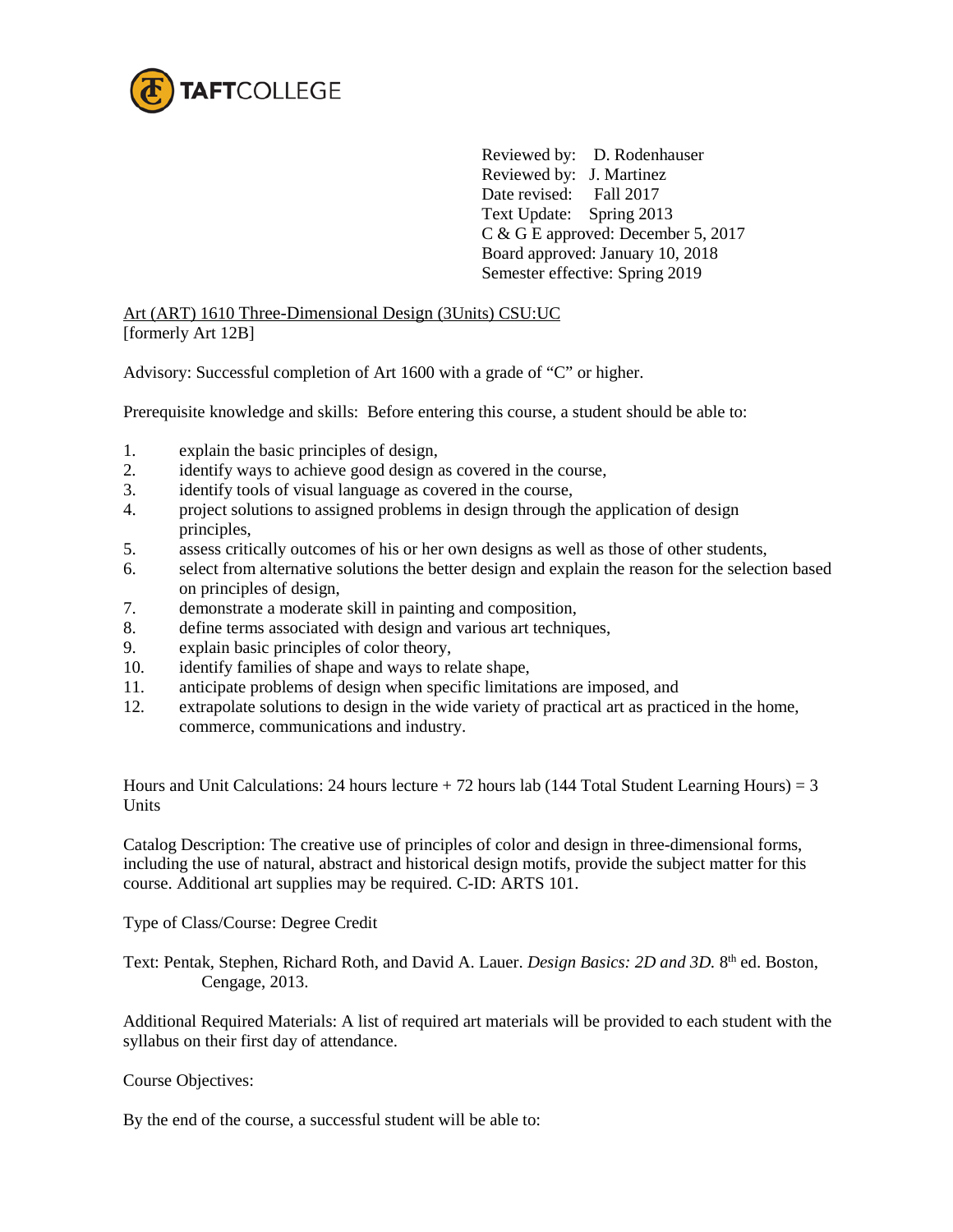

- 1. explain the basic principles of design,
- 2. identify ways to achieve good design as covered in the course,
- 3. identify tools of visual language as covered in the course,
- 4. project solutions to assigned problems in design through the application of design principles and three-dimensional form,
- 5. assess critically outcomes of his or her own designs as well as those of other students,
- 6. select from alternative solutions the better design and explain the reason for the selection based on principles of design,
- 7. demonstrate a moderate skill in painting and construction of three-dimensional projects,
- 8. define terms associated with design and various art techniques,
- 9. explain basic principles of color theory,
- 10. identify families of shape and ways to relate shape,
- 11. anticipate problems of design when specific limitations are imposed, and
- 12. extrapolate solutions to design in the wide variety of practical art as practiced in the home, commerce, communications and industry.

Course Scope and Content:

| Unit I |  | Three-dimensional Design Fundamentals |
|--------|--|---------------------------------------|

- A. Unity
- B. Balance
- C. Contrast
- D. Emphasis
- E. Harmony
- F. Repetition (rhythm, pattern)
- G. Variety

## Unit II Problems in Real and Illusionary Space

- A. Shallow Relief
	- B. 5-Sided Relief
- C. Three-dimension
- D. Three-dimension and Transparency
- E. Three-dimension and Movement

## Unit III Exploration of Materials

- A. Paper
	- B. Cardboard<br>C. Wood
	- Wood.
	- D. Plaster
	- E. Metal

Course Scope and Content (Laboratory):

- Unit I Safety Hazards
	- A. Proper use of tools such as files, and X-ACTO knives
	- B. Proper storage and disposal of materials such as glue and plaster

## Unit II Application of Knowledge

A. Application of knowledge of elements of art and design principles while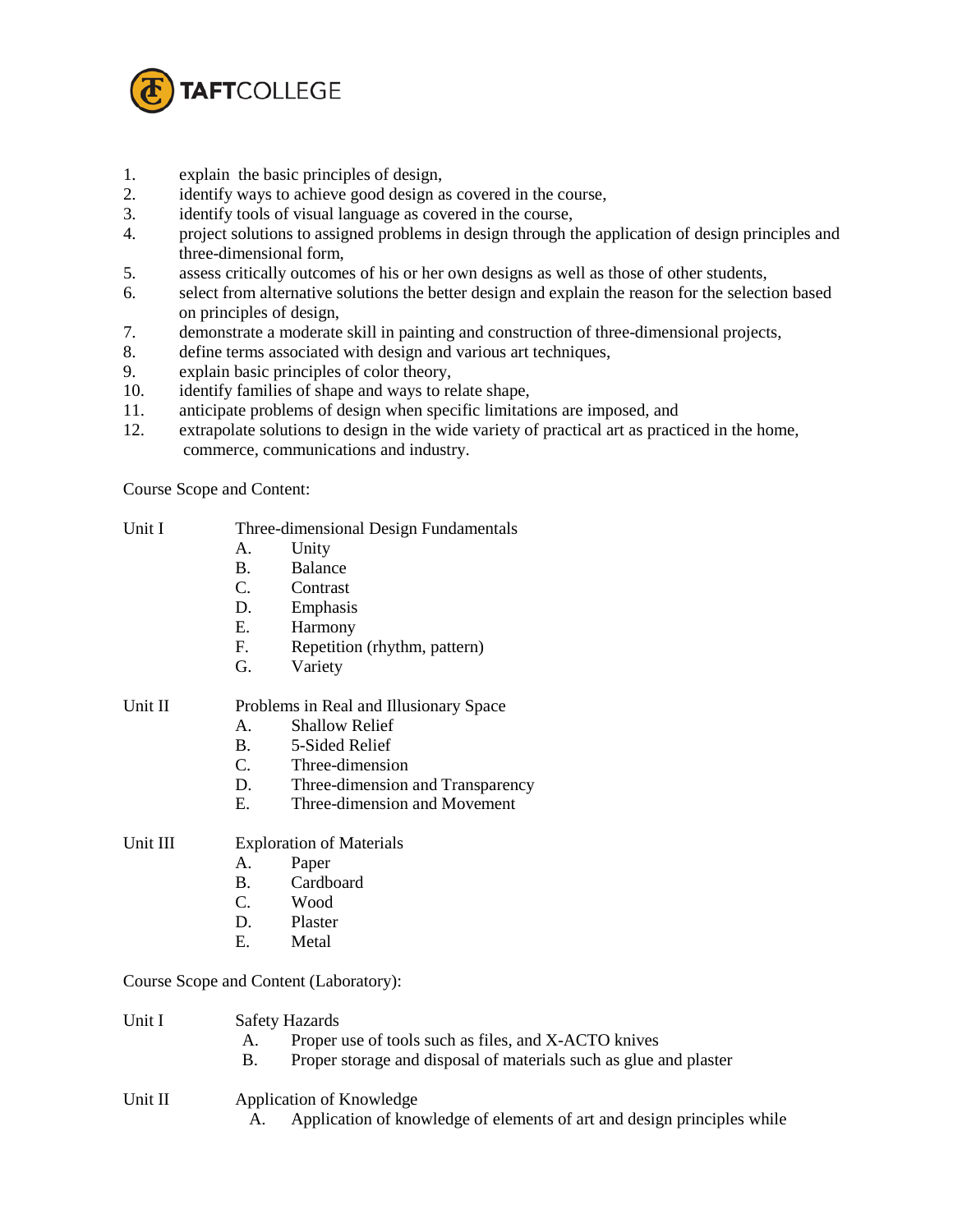

completing assignments.

B. Application of knowledge about the different materials used for three dimensional works of art.

Unit III Skill Practice

- A. Skill practice with the appropriate tools
- B. Skill practice with the appropriate materials

Learning Activities Required Outside of Class:

The students in this class will spend a minimum of 3 hours per week outside of the regular class time doing the following:

- 1. Skill practice
- 2. Completing required reading
- 3. Problem solving activity or exercise

Methods of Instruction:

- 1. Assigned projects
- 2. Individual criticism
- 3. Group criticism in open discussions
- 4. Student exhibitions

Methods of Evaluation:

- 1. Skill demonstrations, including:
	- a. class performance,
	- b. design problems in class
	- c. portfolio
- 2. Other examinations, including:
	- a. true/false
	- b. short answer

Laboratory Category: Extensive Laboratory

Pre delivery criteria: All of the following criteria are met by this lab.

- 1. Curriculum development for each lab.
- 2. Published schedule of individual laboratory activities.
- 3. Published laboratory activity objectives.
- 4. Published methods of evaluation.
- 5. Supervision of equipment maintenance, laboratory setup, and acquisition of lab materials and supplies.

During laboratory activity of the laboratory: All of the following criteria are met by this lab.

- 1. Instructor is physically present in lab when students are performing lab activities.
- 2. Instructor is responsible for active facilitation of laboratory learning.
- 3. Instructor is responsible for active delivery of curriculum.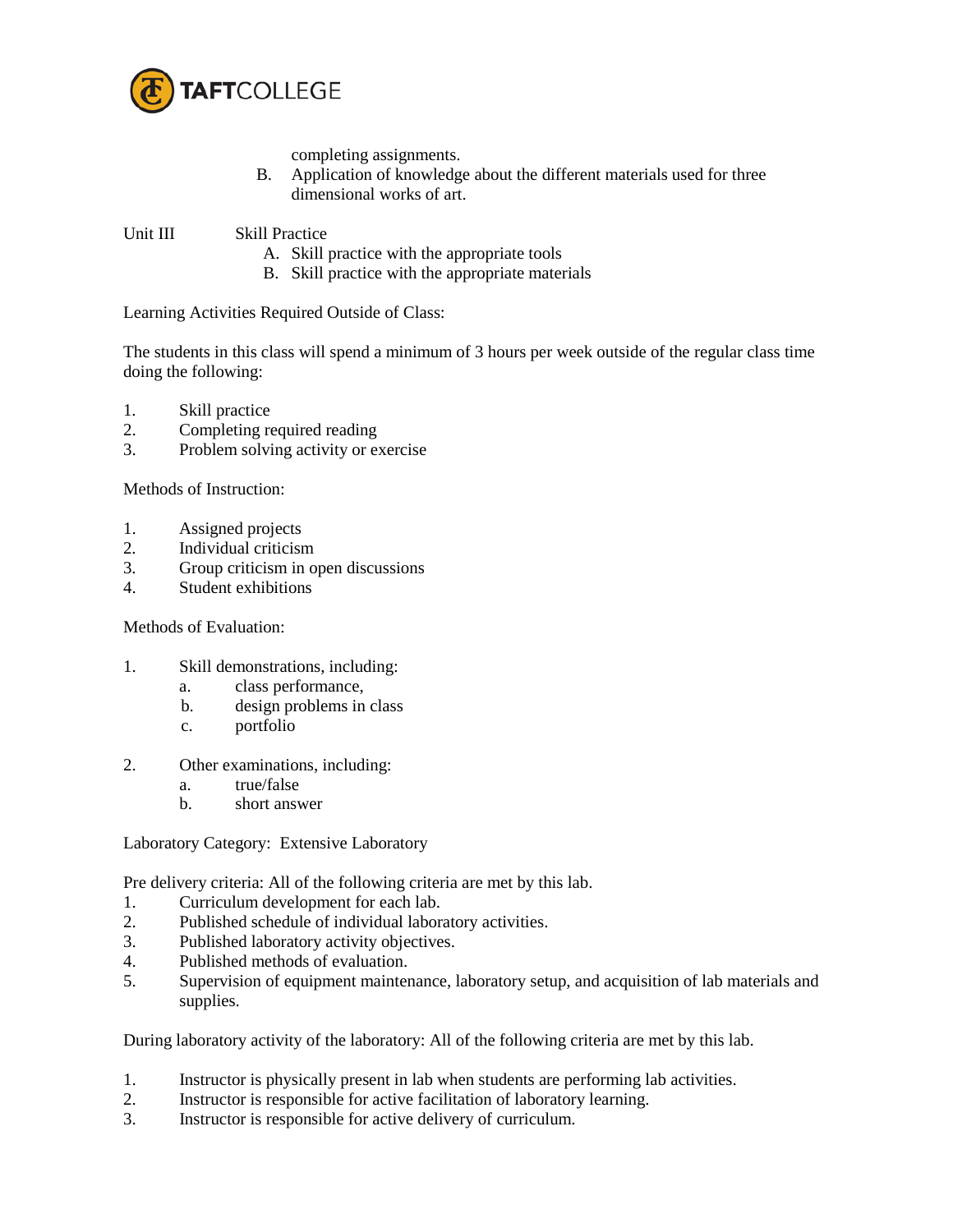

- 4. Instructor is required for safety and mentoring of lab activities.<br>5. Instructor is responsible for presentation of significant evaluation
- 5. Instructor is responsible for presentation of significant evaluation.

Post laboratory activity of the laboratory: All of the following criteria are met by this lab.

- 1. Instructor is responsible for personal evaluation of significant student outcomes (lab exercises, exams, practicals, notebooks, portfolios, etc.) that become a component of the student grade that cover the majority of lab exercises performed during the course.
- 2. Instructor is responsible for supervision of laboratory clean-up of equipment and materials.

| TOP Code:                    | 100200: Art (Painting, Drawing, and Sc                               |  |  |
|------------------------------|----------------------------------------------------------------------|--|--|
| <b>SAM Priority Code:</b>    | E: Non-Occupational                                                  |  |  |
| <b>Distance Education:</b>   | Not Applicable                                                       |  |  |
| Funding Agency:              | Y: Not Applicable(funds not used)                                    |  |  |
| Program Status:              | 1: Program Applicable                                                |  |  |
| Noncredit Category:          | Y: Not Applicable, Credit Course                                     |  |  |
| <b>Special Class Status:</b> | N: Course is not a special class                                     |  |  |
| <b>Basic Skills Status:</b>  | N: Course is not a basic skills course                               |  |  |
| Prior to College Level:      | Y: Not applicable                                                    |  |  |
| Cooperative Work Experience: | N: Is not part of a cooperative work experience education<br>program |  |  |
| Eligible for Credit by Exam: | NO                                                                   |  |  |
| Eligible for Pass/No Pass:   | C: Pass/No Pass                                                      |  |  |

## Supplemental Data: